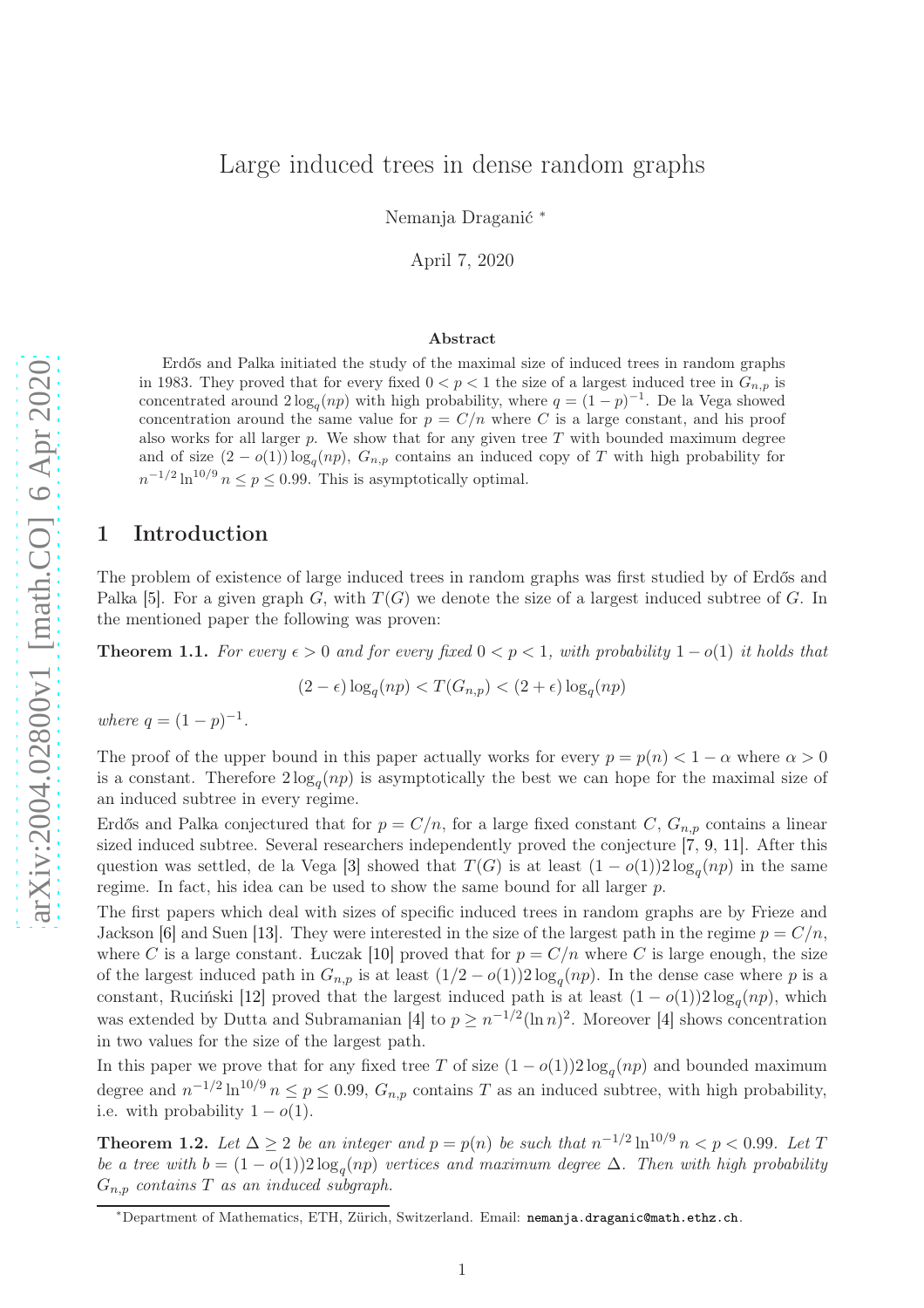<span id="page-1-1"></span>More precisely, we will prove the following sharper bound, for  $p < 1/\ln n$ .

**Theorem 1.3.** Let  $\Delta \geq 2$  be an integer and  $p = p(n)$  be such that  $n^{-1/2} \ln^{10/9} n < p < \frac{1}{\ln n}$ . Let T be a tree with

$$
b = \left(1 - \frac{3\ln\ln(np)}{2\ln(np)}\right)2\log_q(np)
$$

vertices and maximum degree  $\Delta$ . Then with high probability  $G_{n,p}$  contains T as an induced subgraph.

To get the remaining part of Theorem [1.2,](#page-0-0) when  $p \geq 1/\ln n$ , one can basically follow the same proof, but the calculations get much simpler. For clarity of presentation and to avoid repeating arguments we omit this part of the proof.

It is known that the size of the largest independent set in  $G(n, p)$  is with high probability asymptotically equal to  $2\log_q(np)$ , see for example [\[8\]](#page-11-10). As a natural bridge between trees and independent sets, we further propose the study of large induced forests. One can easily see that Theorem [1.2](#page-0-0) yields the following result:

<span id="page-1-0"></span>**Theorem 1.4.** Let  $\Delta \ge 2$  be an integer and  $\varepsilon > 0$ . Let  $p = p(n)$  be such that  $n^{-1/2} \ln^{10/9} n < p <$ 0.99. Let F be a forest with

$$
b = (1 - \varepsilon)2 \log_q(np)
$$

vertices and maximum degree  $\Delta$ . Then with high probability  $G_{n,p}$  contains F as an induced subgraph.

*Proof.* Since F has  $(1-\varepsilon)2\log_q(np)$  vertices, it also has at most this many components. We construct a tree T as follows: We take a path of length  $\varepsilon \log_q(np)$  and to each vertex we attach with additional edges a nearly equal number of components of  $F$ , meaning that each vertex in the path will have degree at most  $\lceil \frac{2(1-\varepsilon)}{\varepsilon} \rceil$  $\frac{(-\varepsilon)}{\varepsilon}$  + 2. Now, since T has bounded degree and  $(1 - \varepsilon/2)2 \log_q(np)$  vertices, we use Theorem [1.2](#page-0-0) to get that there is an induced copy of T in  $G_{n,p}$  with high probability, but since  $T$  contains  $F$  as an induced subgraph, we are done.  $\Box$ 

Forests which are also of particular interest are matchings. In the case where  $p$  is constant, it is known that the number of vertices of a largest induced matching in  $G_{n,p}$  is concentrated in two values which are asymptotically equal to  $2\log_q(np)$  [\[1\]](#page-10-0). Theorem [1.4](#page-1-0) shows that a largest induced matching of  $G_{n,p}$  has asymptotically at least  $2\log_q(np)$  vertices, when  $n^{-1/2}\ln^{10/9}n < p < 0.99$ .

## 2 Proof of Theorem [1.3](#page-1-1)

Let  $c = c(n) = pn$  and  $h = \frac{3 \ln \ln(np)}{\ln(np)}$  $\frac{\ln \ln(np)}{\ln(np)}$ , so that  $b = (2 - h) \log_q(np)$ .

We will actually prove the theorem for  $b := (2 - h)^{\frac{\ln c}{c}}$  $\frac{nc}{c}n$ . This implies the validity of the theorem in its original form, as  $(2-h)\frac{\ln c}{c}$  $\frac{nc}{c}n > (2-h)\log_q(np)$  because:

$$
\log_q(np) = \frac{\ln c}{\ln(1-p)^{-1}} = \frac{\ln c}{-\ln(1-c/n)} < \frac{\ln c}{c}n,
$$

which means that we can even have a larger tree<sup>[1](#page-1-2)</sup>.

The proof technique we are going to use is the second moment method. For smaller  $p$  it is known that the problem of determining the largest independent set in the random graph is not approachable by vanilla second moment calculations, as the lower bound on the probability of the existence of independent sets of size close to  $2\log_q(np)$  is exponentially small. Nevertheless, Dani and Moore [\[2\]](#page-11-11) determined the asymptotically optimal result for large independent sets, by using the second moment in a clever non-standard way, by assigning weights to the edges. It might be that their approach could yield results similar to what we prove, but for smaller p.

<span id="page-1-2"></span><sup>&</sup>lt;sup>1</sup>For the proof of Theorem [1.2](#page-0-0) when p is constant, one has to work with  $\log_q(np)$ , as this is asymptotically not the same as  $\frac{\ln c}{c}n$ .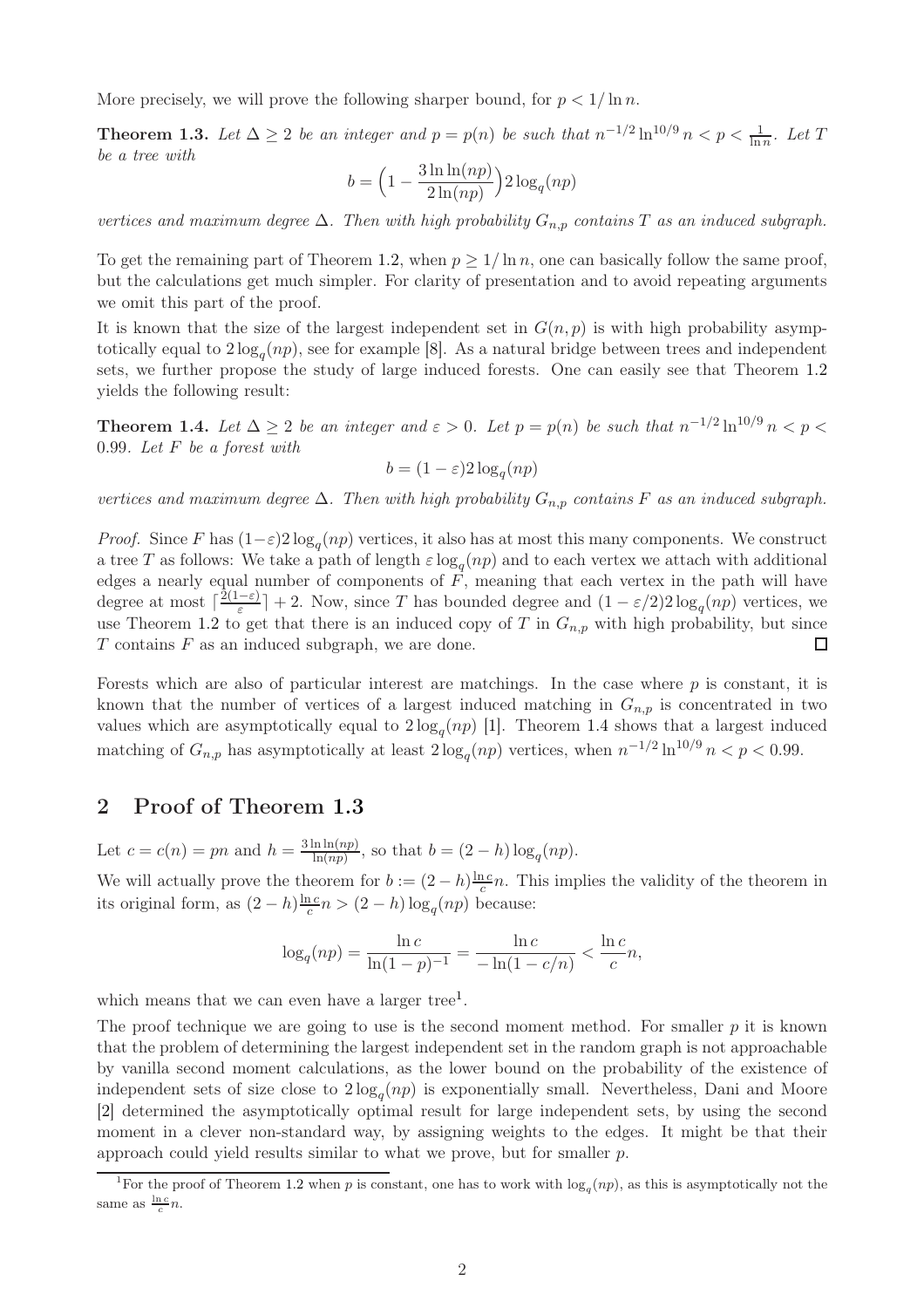#### 2.1 The Second Moment Method

Label the vertices of T with numbers from 1 to b. Also label the vertices of  $G_{n,p}$  with numbers from 1 to n. In the text that follows we will identify the vertices of the graphs with their labels. Let  $L = {\Phi_i : i \in I}$  be the set of all injective functions from  $\{1, 2, ..., b\}$  to  $\{1, 2, ..., n\}$ . Let  $X_i$  be the indicator random variable for the event that the ordered set of vertices  $(\Phi_i(1), ..., \Phi_i(b))$  induces a tree isomorphic to  $T$ , where the isomorphism preserves the order of the vertices. In other words, this is the event that  $\{\Phi_i(u), \Phi_i(v)\}$  is an edge in  $G_{n,p}$  if and only if  $\{u, v\}$  is an edge in T, for every two vertices u, v in T. Let  $A_i = Im(\Phi_i)$ , meaning that  $A_i$  is the set of vertices in the image of  $\Phi_i$ . We also define  $T_i$  to be the tree induced by vertices in  $A_i$  if  $X_i = 1$ .

Let X be the sum of all  $X_i$ . Our goal is to prove that  $X > 0$  with probability  $1 - o(1)$  when n tends to infinity. In order to do this we will use Chebyshev's Inequality:

$$
Pr(X = 0) \le \frac{Var(X)}{E[X]^2} \le \frac{1}{E[X]} + \sum_{i} \sum_{j:2 \le |A_i \cap A_j| \le b} \frac{E[X_i X_j] - E[X_i]E[X_j]}{E[X]^2}.
$$

Note that if  $|A_i \cap A_j| < 2$  then  $X_i$  and  $X_j$  are independent, and therefore  $E[X_i X_j] - E[X_i]E[X_j] = 0$ . Note also that

$$
\sum_{i} \sum_{j:2 \leq |A_i \cap A_j| \leq b} \frac{E[X_i X_j] - E[X_i]E[X_j]}{E[X]^2} = \sum_{i} \sum_{j:2 \leq |A_1 \cap A_j| \leq b} \frac{E[X_1 X_j] - E[X_1]E[X_j]}{E[X]^2}.
$$

Since  $E[X_1X_j] = E[X_j|X_1 = 1]E[X_1]$  we get that:

$$
Pr(X = 0) \le \frac{1}{E[X]} + \sum_{i} \sum_{j:2 \le |A_1 \cap A_j| \le b} \frac{E[X_j|X_1 = 1]E[X_1] - E[X_1]E[X_j]}{E[X]^2}
$$
  
= 
$$
\frac{1}{E[X]} + \sum_{j:2 \le |A_1 \cap A_j| \le b} \sum_{i} \frac{E[X_1](E[X_j|X_1 = 1] - E[X_j])}{E[X]^2}
$$
  
= 
$$
\frac{1}{E[X]} + \sum_{\ell=2}^{b} \sum_{|A_1 \cap A_j| = \ell} \frac{E[X_j|X_1 = 1] - E[X_j]}{E[X]}.
$$

In the rest of the paper we will prove that the last expression tends to 0 as  $n$  tends to infinity.

Observe that from linearity of expectation we have

<span id="page-2-0"></span>
$$
E[X] = \frac{n!}{(n-b)!} p^{b-1} (1-p)^{\binom{b-1}{2}},\tag{2.1}
$$

<span id="page-2-2"></span>as there are  $b - 1$  edges that have to be present in a tree induced by a fixed ordered set of vertices, and the rest have to be non-edges. In Section 4 we prove that  $E[X]$  tends to infinity.

Claim 2.1.  $\lim_{n\to\infty} E[X] = \infty$ .

Now it is clear that if we prove

$$
H = \sum_{\ell=2}^{b} \sum_{|A_1 \cap A_j| = \ell} \frac{E[X_j | X_1 = 1] - E[X_j]}{E[X]} = o(1)
$$

we would be done. We will actually prove that

<span id="page-2-1"></span>
$$
H \le H_1 := \sum_{\ell=2}^{b} \sum_{|A_1 \cap A_j| = \ell} \frac{E[X_j | X_1 = 1]}{E[X]} = o(1). \tag{2.2}
$$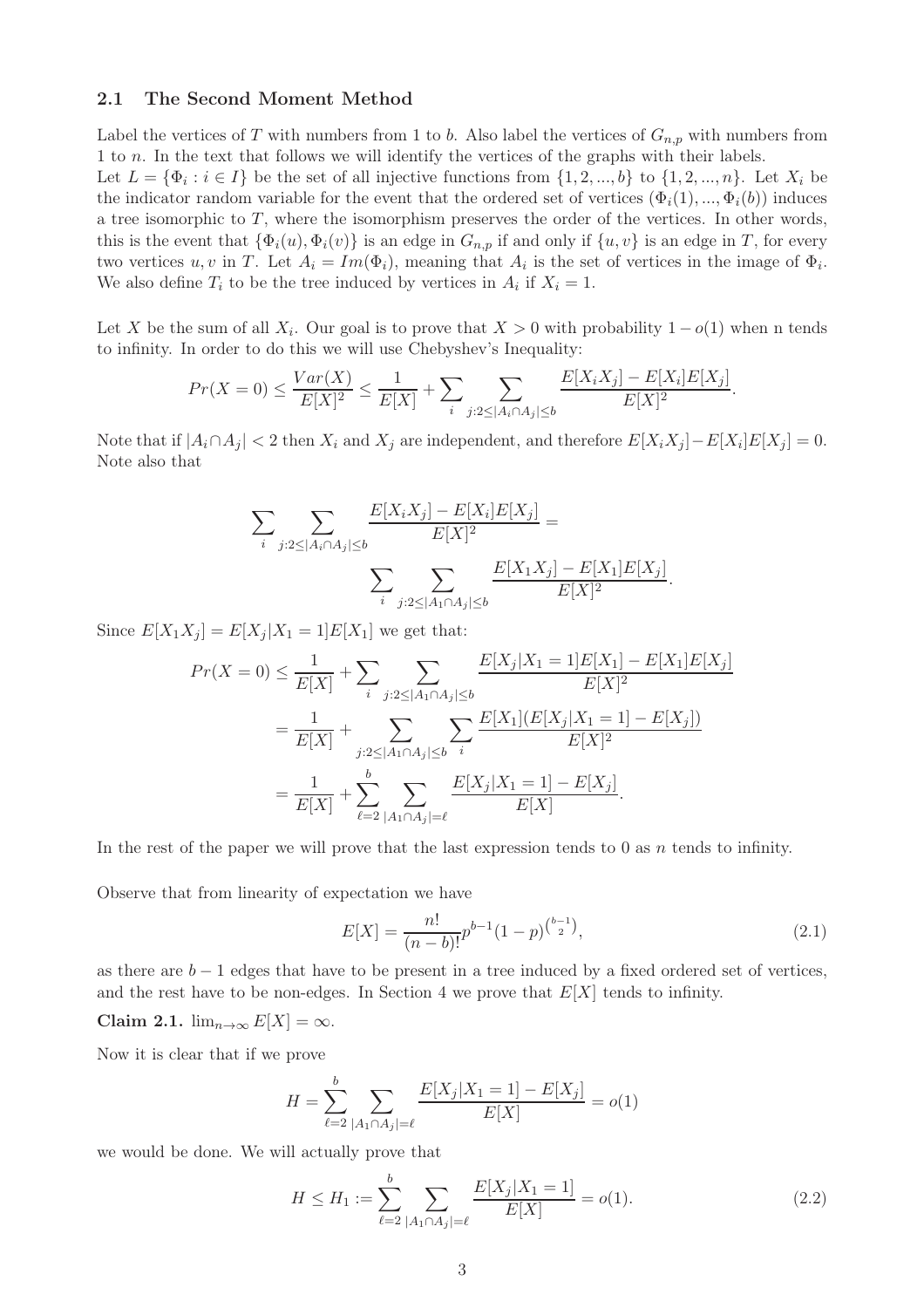#### 2.2 The Counting Framework

In this subsection we will classify  $\Phi_i$ 's for which the term  $E[X_j | X_1 = 1]$  in the last expression is non-zero.

**Definition 2.1.** Let  $i \in I$  and  $A = A_1 \cap A_i$ . If it holds that  $\{\Phi_1^{-1}(x), \Phi_1^{-1}(y)\}$  is an edge in T if and only if  $\{\Phi_i^{-1}(x), \Phi_i^{-1}(y)\}\$ is an edge in T for every two  $x, y \in A$ , then  $\Phi_i$  is *compatible* with  $\Phi_1$ .

Note that if  $\Phi_i$  and  $\Phi_1$  are not compatible, then  $E[X_i|X_1 = 1] = 0$ .

**Definition 2.2.** Define  $S(\ell, k)$  to be the number of functions  $\Phi_i \in L$  compatible with  $\Phi_1$  such that  $A = A_1 \cap A_i$  has  $\ell$  vertices and the subgraph of T induced by vertices in  $\Phi^{-1}[A]$  consists of a forest with  $k$  connected components.

For each of the mentioned  $S(\ell, k)$  functions  $\Phi_i$ , we have that the following holds

<span id="page-3-0"></span>
$$
E[X_j|X_1 = 1] = Pr[X_j = 1|X_1 = 1] = p^{b-1-(\ell-k)}(1-p)^{\binom{b-1}{2} - \binom{\ell}{2} + (\ell-k)}.
$$
\n(2.3)

This is easy to see as we just have to have in mind that the vertices in A already span a fixed graph, because  $X_1 = 1$ .

One simple observation of cardinal importance is the following. For a fixed  $\ell < b$ , if  $k > (b - \ell)d$ then  $S(\ell, k) = 0$ . To see this, suppose that there exists at least one function  $\Phi_i$  which would be a counterexample. Observe that each of the  $k$  mentioned connected components in the graph is connected with an edge to at least one vertex of the remaining  $b - \ell$  vertices in T. Since each vertex has degree at most d there can be at most  $(b - \ell)d$  of those components, and therefore  $k \leq (b - \ell)d$ . Also note that the number of components cannot be larger than the number of vertices l. In the case when  $b = \ell$ , we have that  $k = 1$ . Otherwise  $S(b, k) = 0$ .

Define

$$
k_{\ell} = \begin{cases} 1 & \ell = b \\ \min\{\ell, (b - \ell)d\} & \ell < b \end{cases}
$$

From the previous discussion we get that  $S(\ell, k) = 0$  whenever  $k > k_{\ell}$ . Combining  $(2.1), (2.2)$  $(2.1), (2.2)$  and  $(2.3)$  we get that it is enough to show that  $H = o(1)$  where

<span id="page-3-1"></span>
$$
H_1 \le \tilde{H} := \sum_{\ell=2}^b \sum_{k=1}^{k_\ell} \frac{S(\ell, k)}{(n)_b} p^{-(\ell - k)} (1 - p)^{-\binom{\ell}{2} + \ell - k},\tag{2.4}
$$

where we use the notation  $(r)_t = \binom{r}{t}$  $t(t)$ t!. Next we want to estimate  $S(\ell, k)$ .

#### 2.3 Estimating  $S(\ell, k)$

We will prove that

$$
S(\ell, k) < (n - b)_{b - \ell} \binom{b}{k}^2 k! \binom{k + \ell - 1}{\ell} d^{\ell},
$$

where  $d = 2^{2\Delta} \Delta!$ .

In order to choose a compatible function  $\Phi_i$  for which  $A = A_1 \cap A_i$  is of size  $\ell$  and the subgraph of T induced by  $\Phi_i^{-1}[A]$  has k connected components, we first choose one vertex for each of the k components which has the lowest label in T – we call them roots. This can be done in  $\binom{b}{k}$  $\binom{b}{k}$  ways. The total number of ways to decide where each of these vertices is mapped by  $\Phi_i$  is  $\binom{b}{k}$  $\binom{b}{k}k!$ . So the number of ways to choose the roots and to choose where they are mapped is  $\binom{b}{k}$  $(k)$ <sup>b</sup>/<sup>2</sup> $k!$ . It is important to remember that  $A_1$  is fixed.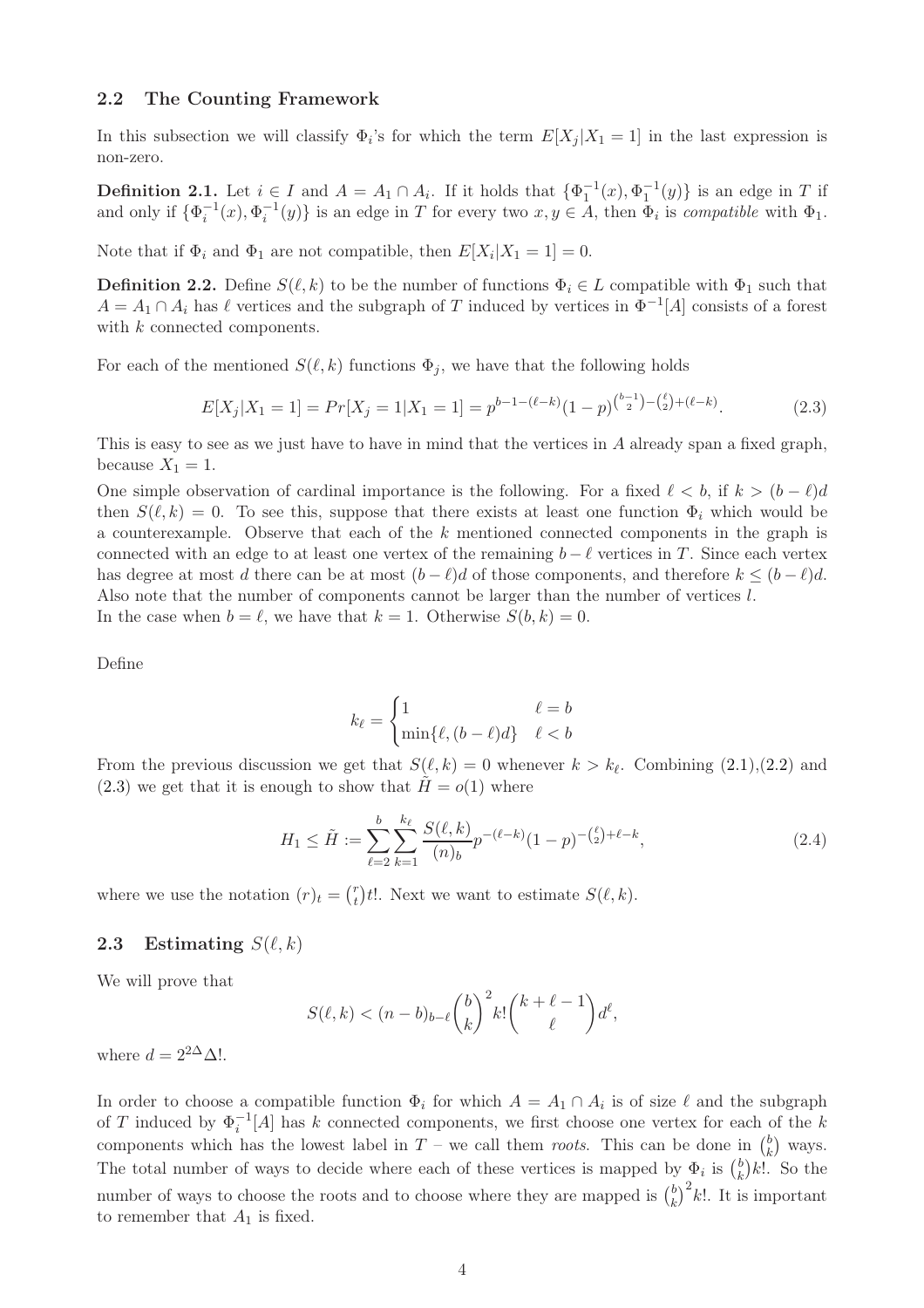Now we count the number of ways to choose and map the remaining vertices in  $\Phi_i^{-1}[A]$ .

First note that there are less than  $\binom{k+\ell-1}{\ell}$  $\binom{k-1}{\ell}$  ways to choose how many vertices each of the k components will have. Each vertex in T has at most  $\Delta$  neighbours, so for each root there are at most  $2^{\Delta}$  ways to choose which neighbours of the root in T will map to A. There are also at most  $2^{\Delta}$  ways to choose the neighbours of a root<sup>[2](#page-4-0)</sup> in  $T_1$  and at most  $\Delta$ ! ways to choose which neighbours correspond to each other. Now by induction, we get that for a component in  $T$  of size  $s$  and a fixed root, there are at most  $(2^{2\Delta}\Delta!)^s$  choices. Therefore, the upper bound on the total number of ways to choose the vertices in the intersection is  $(2^{2\Delta}\Delta!)^{\ell}$ .

To complete the choice of  $\Phi_i$ , we have to map the remaining  $b-\ell$  vertices from T. This can be done in  $(n - b)_{b-\ell}$  ways. From the discussion above we get that  $S(\ell, k)$  is bounded by the product

$$
S(\ell,k) \le (n-b)_{b-\ell} {b \choose k}^2 k! {k+\ell-1 \choose \ell} (2^{2\Delta} \Delta!)^{\ell}.
$$

Now we get that  $\tilde{H}$  from Equation [\(2.4\)](#page-3-1) is upper bounded by

<span id="page-4-1"></span>
$$
\sum_{\ell=2}^{b} \frac{(n-b)_{b-\ell}}{(n)_{b}} p^{-\ell} (1-p)^{\ell - \binom{\ell}{2}} \sum_{k=1}^{k_{\ell}} \binom{b}{k}^{2} k! \binom{k+\ell-1}{\ell} d^{\ell} \left(\frac{p}{1-p}\right)^{k}.
$$
 (2.5)

To summarize: we used Chebyshev's inequality to give an upper bound on the probability that T is an induced subgraph in  $G_{n,p}$ . The trick was to carefully count the number of ways in which two trees can intersect if they are induced subgraphs. Now it is enough to prove that expression [\(2.5\)](#page-4-1) tends to 0 when  $n$  goes to infinity. We prove this in the next section.

### 3 Proof of convergence of expression [\(2.5\)](#page-4-1)

First we will state some auxiliary results, some of which we prove in Section 4. We write the proofs separately, as these simple calculus exercises would otherwise interfere with the natural flow of this paper (although we admit that the rest of the proof consists only of tedious calculations).

#### 3.1 Auxiliary Statements

First we will examine the second sum in expression [\(2.5\)](#page-4-1). Let

$$
f(k) = f_{\ell}(k) := \binom{b}{k}^2 k! \binom{k+\ell-1}{\ell} d^{\ell} \left(\frac{p}{1-p}\right)^k.
$$
 (3.1)

<span id="page-4-4"></span>**Claim 3.1** (2). The function  $f(k)$  is maximized for  $k = k_{\ell}$  when  $1 \leq k \leq k_{\ell}$ .

<span id="page-4-3"></span>This brings us to the wanted simplification of the second sum:

Lemma 3.1. The following holds

.

.

$$
\sum_{k=1}^{k_{\ell}} f(k) < k_{\ell} f(k_{\ell})
$$

<span id="page-4-2"></span>Now we turn to the first part of formula [\(2.5\)](#page-4-1).

**Claim 3.2** (3). For *n* large enough it holds that :

$$
\frac{(n-b)_{b-\ell}}{(n)_b} < \frac{6^\ell}{n^\ell} e^{-b^2/n} < \left(\frac{6}{n}\right)^\ell
$$

<span id="page-4-0"></span><sup>2</sup>Recall that  $T_i$  is the tree induced by vertices in  $A_i$  if  $X_i = 1$ .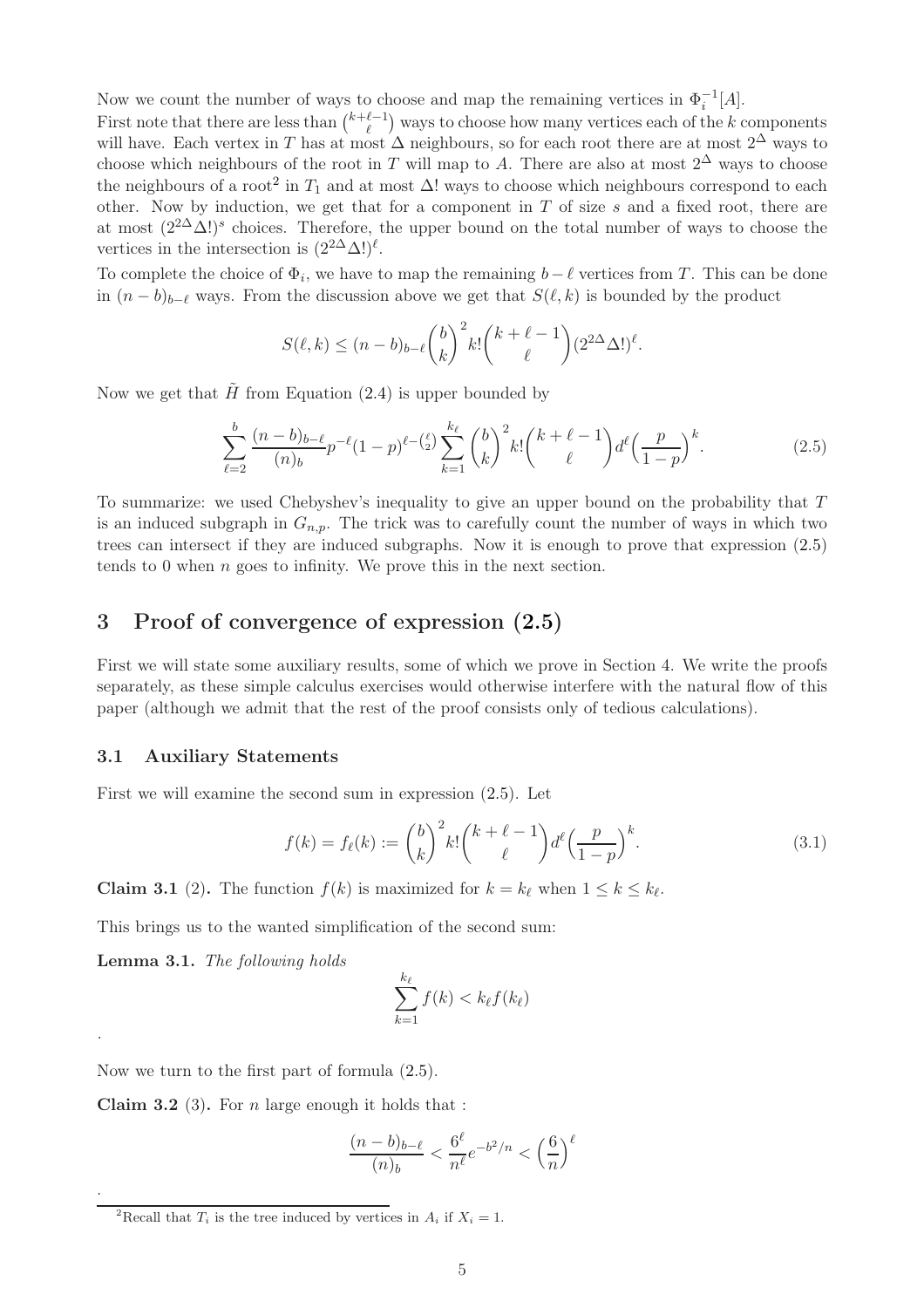We continue with another simple lemma.

**Lemma 3.2.** For all integers  $\ell$  where  $1 \leq \ell \leq b$  it holds that

$$
\frac{(n-b)_{b-\ell}}{(n)_{b}} p^{-\ell} (1-p)^{\ell - \binom{\ell}{2}} < 6^l c^{-\ell + (1+1/\ln n) c\binom{\ell}{2}/(n\ln c)}.
$$

*Proof.* Let us estimate  $p^{-\ell}(1-p)^{\ell-\binom{\ell}{2}}$ .

$$
p^{-\ell}(1-p)^{\ell - \binom{\ell}{2}} < \left(\frac{n}{c}\right)^{\ell} (1-c/n)^{-\binom{\ell}{2}} \\
&< \left(\frac{n}{c}\right)^{\ell} e^{\binom{\ell}{2} \left(\frac{c}{n} + \frac{c^2}{n^2}\right)} \\
&= \left(\frac{n}{c}\right)^{\ell} c^{\binom{\ell}{2} (1+c/n)c/(n\ln c)} \\
&\leq \left(\frac{n}{c}\right)^{\ell} c^{\binom{\ell}{2} (1+1/\ln n)c/(n\ln c)}.
$$

<span id="page-5-0"></span>The statement follows from Claim [3.2.](#page-4-2)

**Corollary 3.3.** For all integers  $\ell$  where  $1 \leq \ell \leq b$  it holds that

$$
\frac{(n-b)_{b-\ell}}{(n)_{b}} p^{-\ell} (1-p)^{\ell - {(\ell)} \choose 2} < 6^l c^{-(1-o(1))hl/2}.
$$

Proof. The proof follows from the previous lemma and the fact that  $\ell \leq b = (2 - h)n \ln c/c$ . To see this we just bound the exponent in the bound from the lemma.

$$
-\ell + (1 + 1/\ln n)c\binom{\ell}{2}/(n\ln c)
$$
  

$$
< -\ell + (1 + 1/\ln n)c b\ell/(2n\ln c)
$$
  

$$
= -\ell + (1 + 1/\ln n)(1 - h/2)\ell
$$
  

$$
= -h l/2 + \frac{1 - h/2}{\ln n}\ell
$$
  

$$
= -h l/2(1 - o(1)).
$$

#### 3.2 Finishing the proof

Lemma 3.4. The expression

$$
\tilde{H} = \sum_{\ell=2}^{b} \frac{(n-b)_{b-\ell}}{(n)_{b}} p^{-\ell} (1-p)^{\ell - \binom{\ell}{2}} \sum_{k=1}^{k_{\ell}} \binom{b}{k}^{2} k! \binom{k+\ell-1}{\ell} d^{\ell} \left(\frac{p}{1-p}\right)^{k}
$$

converges to 0 as n tends to infinity.

*Proof.* In order to prove the lemma and finish the proof we will show that for each  $\ell$  the summands are so small so that the whole sum will be  $o(1)$ .

With  $g(\ell)$  we denote the  $\ell$ 'th summand:

$$
g(\ell) = \frac{(n-b)_{b-\ell}}{(n)_b} p^{-\ell} (1-p)^{\ell - \binom{\ell}{2}} \sum_{k=1}^{k_{\ell}} \binom{b}{k}^2 k! \binom{k+\ell-1}{\ell} d^{\ell} \left(\frac{p}{1-p}\right)^k.
$$
 (3.2)

We will make a case distinction depending on what  $k_{\ell}$  is.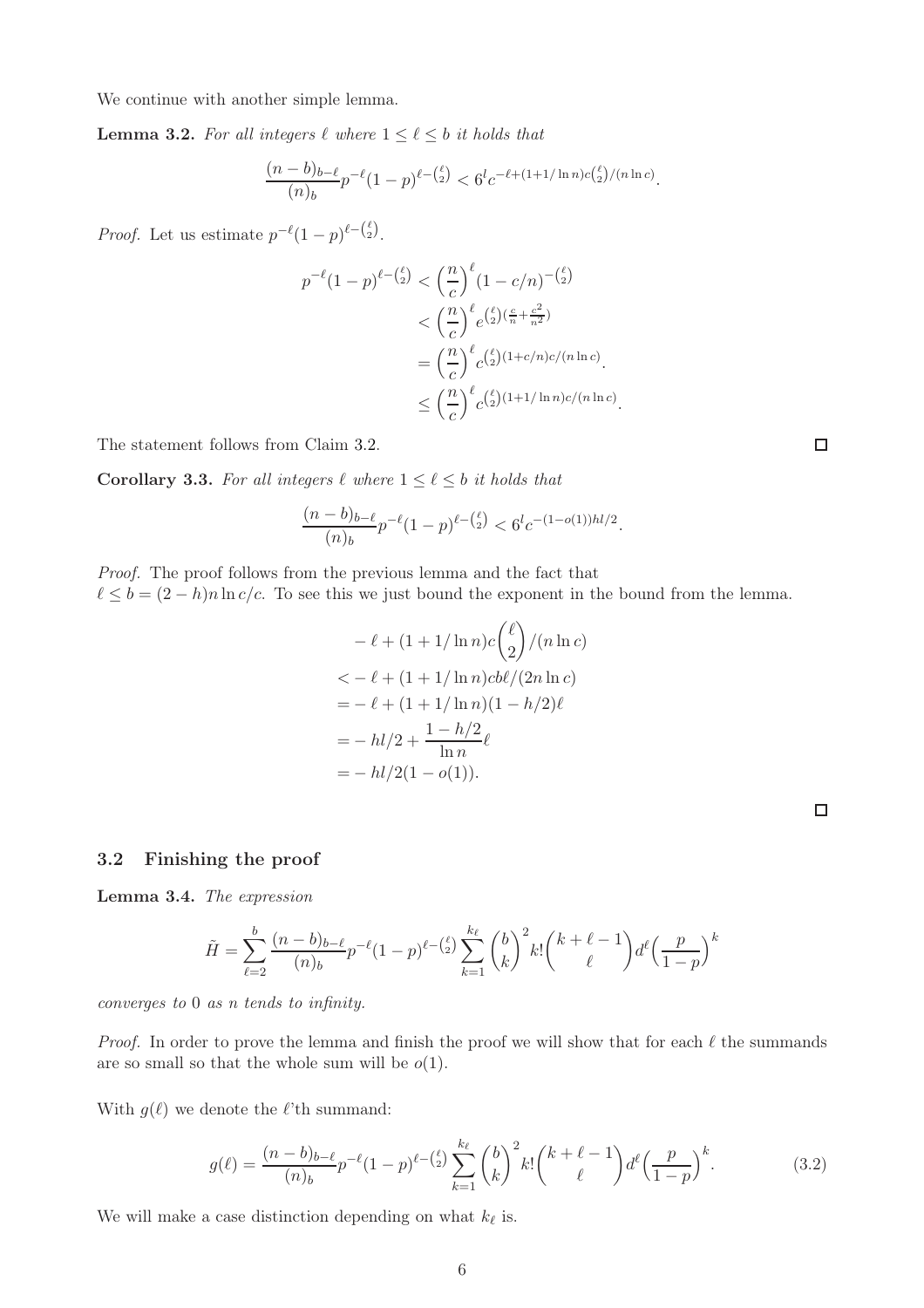Case I:  $k_{\ell} = (b - \ell)d$ 

Using Lemma [3.1](#page-4-3) together with Corollary [3.3](#page-5-0) we get an upper bound on the  $\ell$ 'th summand:

<span id="page-6-0"></span>
$$
g(\ell) < 6^{\ell} c^{-(1-o(1))hl/2} k_{\ell} f(k_{\ell}).\tag{3.3}
$$

.

We start with the following observation (since  $k_{\ell} \leq \ell$ ):

$$
\ell \ge k_{\ell} = (b - \ell)d \implies \ell \ge \frac{d}{d+1}b.
$$

Let  $\ell = (1 - \varepsilon)b$  for some  $\varepsilon \leq \frac{1}{d+1}$ . From this we get  $k_{\ell} = \varepsilon bd$ . Using standard upper bounds for factorials and binomial coefficients we get from [\(3.3\)](#page-6-0):

$$
g(\ell) < 6^{(1-\varepsilon)b}c^{-(1-o(1))h(1-\varepsilon)b/2}k_\ell \Big(\frac{be}{k_\ell}\Big)^{2k_\ell}\Big(\frac{k_\ell}{e}\Big)^{k_\ell} \sqrt{4k_\ell\pi} 2^{2l}d^\ell p^{k_\ell}\frac{1}{(1-p)^{k_\ell}}
$$

After rearranging the terms and the use of  $(1-p)^{-1} < 2$  we get:

$$
g(\ell) < 6^{(1-\varepsilon)b} c^{-(1-o(1))h(1-\varepsilon)b/2} k_{\ell} e^{k_{\ell}} \left(\frac{b}{k_{\ell}}\right)^{2k_{\ell}} k_{\ell}^{k_{\ell}} \sqrt{4k_{\ell}\pi} 2^{2l} d^{\ell} \left(\frac{c}{n}\right)^{k_{\ell}} 2^{k_{\ell}}
$$
\n
$$
= \left(6^{(1-\varepsilon)b} k_{\ell} e^{k_{\ell}} \sqrt{4k_{\ell}\pi} 2^{2l} d^{\ell} 2^{k_{\ell}}\right) \left(c^{-(1-o(1))h(1-\varepsilon)b/2} \left(\frac{b}{k_{\ell}}\right)^{2k_{\ell}} k_{\ell}^{k_{\ell}} \left(\frac{c}{n}\right)^{k_{\ell}}\right)
$$

Let  $Q = Q(d)$  be a sufficiently large constant depending only on d such that the expression in the first bracket is less than  $Q^b$ . It is easy to see that Q exists, as  $k_{\ell}, l \leq b$ . This leads us to

$$
g(\ell) < Q^b c^{-(1-o(1))h(1-\varepsilon)b/2} \left(\frac{b}{k_\ell}\right)^{2k_\ell} k_\ell^{k_\ell} \left(\frac{c}{n}\right)^{k_\ell}.
$$

Now we just plug in  $k_\ell = \varepsilon bd$ :

$$
g(\ell) < Q^b c^{-(1-o(1))h(1-\varepsilon)b/2} \left(\frac{1}{\varepsilon d}\right)^{2\varepsilon bd} \left(\frac{c \varepsilon b d}{n}\right)^{\varepsilon bd}.
$$

Now note that  $\left(\frac{1}{\varepsilon}\right)$  $\frac{1}{\varepsilon}$   $\int_{0}^{\varepsilon}$  < e (take logarithm of both sides). Therefore the third term in the last expression is also bounded by some function of d to the power of b. Also note that  $\epsilon d < 1$  and  $b < 2\frac{\ln c}{c}$  $\frac{nc}{c}n$ , so we get:

$$
g(\ell) < \tilde{Q}^b c^{-(1-o(1))h(1-\varepsilon)b/2} (\ln c)^b.
$$

Now we plug in  $h = 3 \frac{\ln \ln c}{\ln c}$  and get:

$$
g(\ell) < \tilde{Q}^b(\ln c)^{-3(1 - o(1))(1 - \varepsilon)b/2}(\ln c)^b,
$$

where again  $\tilde{Q} = \tilde{Q}(d)$  is a function depending only on d. The middle term converges to zero much faster than the others go to infinity, so for c large enough  $q(\ell)$  goes to 0 exponentially fast in terms of b, where the base of the exponential is of order  $\ln c$ . Therefore  $g(\ell) = o(b^{-1})$  and since there are at most b summands in this case, we get that this part of the sum contributes  $o(1)$  to the whole sum.

**Case II:**  $k_{\ell} = \ell$  and  $\ell < b$ 

In this case we get from Lemma 1 and Lemma 2 that:

$$
g(\ell) < 6^{\ell} c^{-\ell + (1+1/\ln n)c\binom{\ell}{2}/(n\ln c)} \ell \binom{b}{\ell}^2 \ell! \binom{\ell+\ell-1}{\ell} d^{\ell} p^{\ell} \left(\frac{1}{1-p}\right)^{\ell}
$$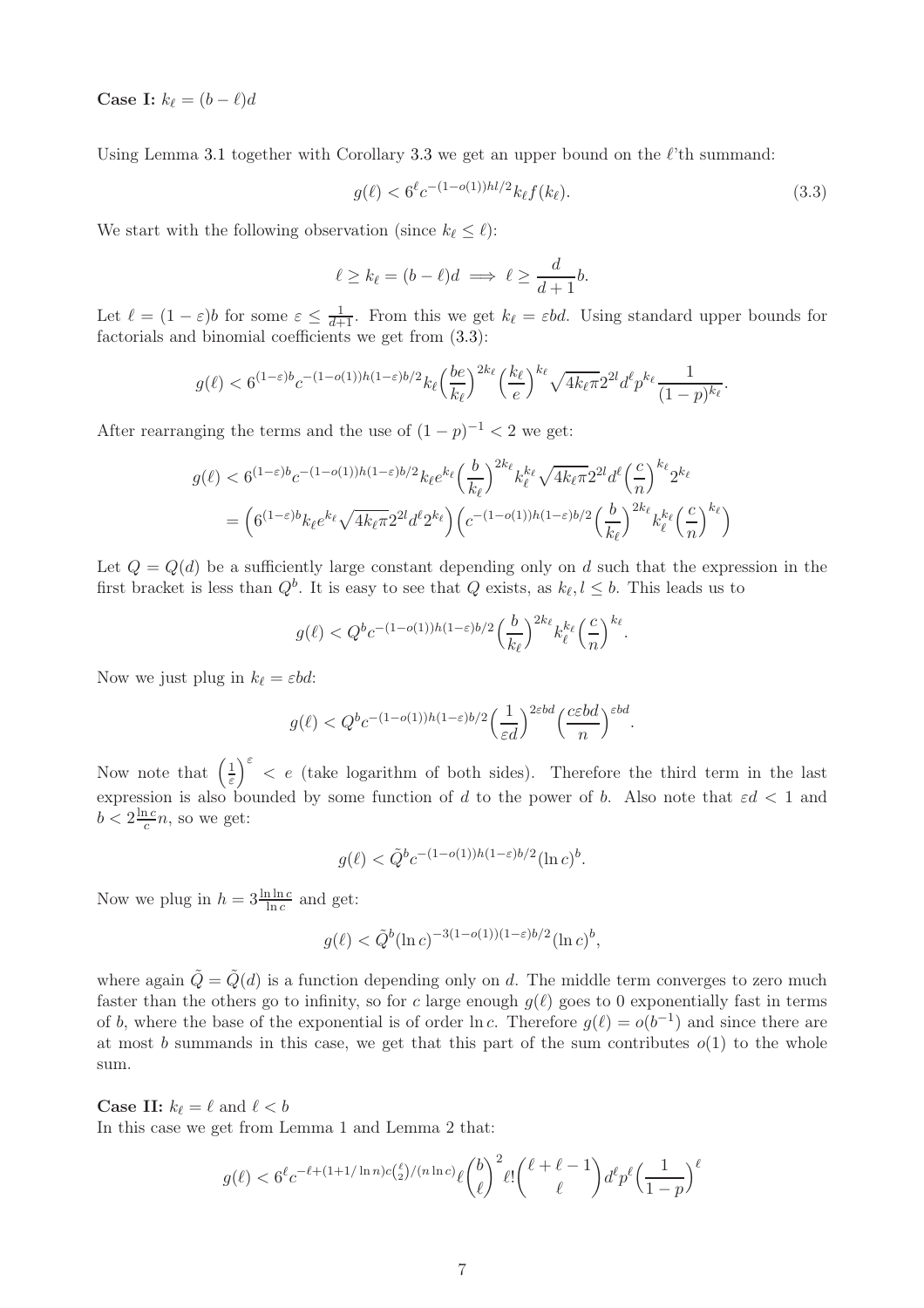Let Q be a sufficiently large constant depending only on d. Using the known estimates for binomial coefficients and factorials we get:

$$
g(\ell) < 6^{\ell} c^{-\ell + (1+1/\ln n)c\binom{\ell}{2}/(n\ln c)} \ell \left(\frac{be}{\ell}\right)^{2l} \left(\frac{\ell}{e}\right)^{\ell} \sqrt{4l\pi} 2^{\ell} d^{\ell} \left(\frac{c}{n}\right)^{l} 2^{\ell}
$$
  
<  $Q^{l} c^{-\ell + (1+1/\ln n)c\binom{\ell}{2}/(n\ln c)} \left(\frac{b^{2}}{\ell}\right)^{\ell} \left(\frac{c}{n}\right)^{\ell}.$ 

Now let  $\ell = c^{-t}b$  for some t where  $0 < t < \frac{\ln b}{\ln c}$ . Using the bounds  $c \geq n^{1/2} \ln^{10/9} n$  and  $b < 2\frac{\ln c}{c}$  $\frac{nc}{c}n$ we get that  $0 < t < 1 - 1.01 \frac{\ln \ln c}{\ln c}$ . Plugging this in gives:

$$
g(\ell) < Q^{\ell} c^{-\ell + (1+1/\ln n)c\binom{\ell}{2}/(n\ln c)} \left(\frac{bc}{nc^{-t}}\right)^{\ell}
$$
\n
$$
\leq Q^{\ell} c^{-\ell + (1+1/\ln n)c\binom{\ell}{2}/(n\ln c)} \left(\frac{2\ln c}{c^{-t}}\right)^{\ell}
$$
\n
$$
= (2Q)^{\ell} (\ln c)^{l} c^{-\ell + (1+1/\ln n)c\binom{\ell}{2}/(n\ln c)} c^{t\ell}
$$
\n
$$
= (2Q)^{\ell} (\ln c)^{l} c^{-\ell + (1+1/\ln n)c\binom{\ell}{2}/(n\ln c) + t\ell}
$$

We will prove that:

<span id="page-7-0"></span>
$$
c^{-\ell + (1+1/\ln n)c\binom{\ell}{2}/(n\ln c) + t\ell} < (\ln c)^{-1.001\ell}.\tag{3.4}
$$

.

This will be the end of this part of the proof, as c is a function of n going to infinity, so our sum is bounded by a geometric series which obviously converges to 0.

Now we prove that [\(3.4\)](#page-7-0) holds. Denote the exponent on the LHS of [\(3.4\)](#page-7-0) with A. We have to prove that

$$
c^{A} < (\ln c)^{-1.001\ell}
$$
  
\n
$$
\iff A \ln c < -1.001\ell \ln \ln c
$$
  
\n
$$
\iff A < \frac{-1.001\ell \ln \ln c}{\ln c}.
$$

In order to do this, we first transform A:

$$
A = -c^{-t}b + (1 + 1/\ln n)c \frac{c^{-t}b(\ell - 1)}{2n \ln c} + tc^{-t}b
$$
  

$$
< -c^{-t}b + (1 + 1/\ln n)\frac{(2 - h)c^{-t}\ell}{2} + tc^{-t}b
$$
  

$$
= -b(c^{-t} - (1 + 1/\ln n)\frac{(2 - h)c^{-2t}}{2} - tc^{-t})
$$
  

$$
= -\ell(1 - (1 + 1/\ln n)\frac{(2 - h)c^{-t}}{2} - t).
$$

So if we prove that

<span id="page-7-1"></span>
$$
1 - (1 + 1/\ln n)^{\frac{2 - h}{2}} c^{-t} - t > \frac{1.001 \ln \ln c}{\ln c}
$$
 (3.5)

for  $0 < t < 1 - 1.01 \frac{\ln \ln c}{\ln c}$  we would be done. Let  $x = t - 1$ . Now [\(3.5\)](#page-7-1) transforms into

$$
-x - (1 + 1/\ln n)(1 - h/2)c^{-x-1} > \frac{1.001 \ln \ln c}{\ln c}
$$

for  $-1 < x < -1.01 \frac{\ln \ln c}{\ln c}$ .

We prove this inequality by analyzing the function

$$
r(x) = -x - (1 + 1/\ln n)(1 - h/2)c^{-x-1},
$$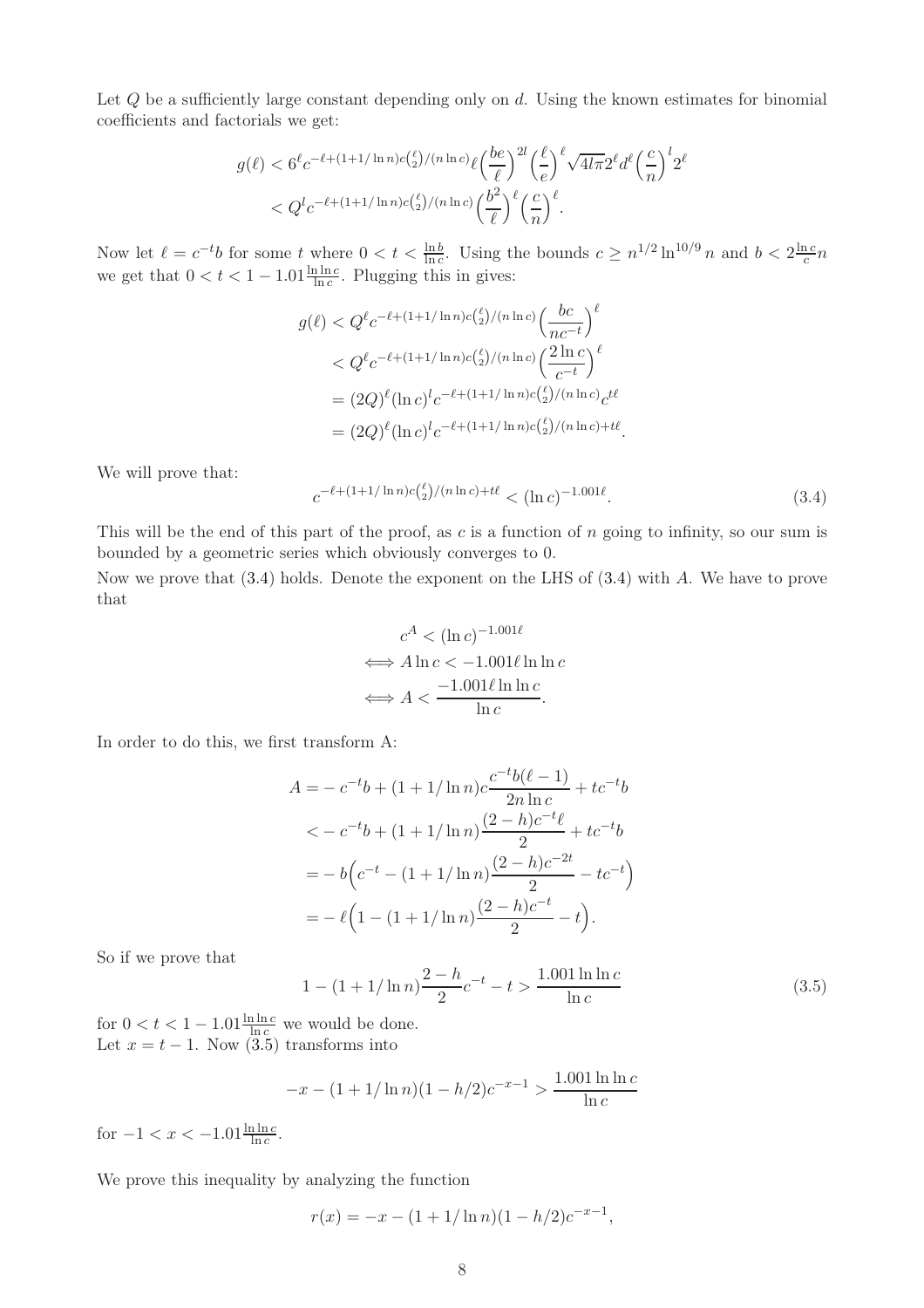where  $c, n$  and  $h$  are fixed. Its derivative is

$$
r'(x) = -1 + (1 + 1/\ln n) \ln c(1 - h/2)c^{-x-1}.
$$

Note that  $r'(x)$  is a decreasing function on R and it has one zero. This means that  $r(x)$  is increasing until a certain point and then decreases. Therefore  $r(x)$  restricted to  $(-1, -1.01\frac{\ln \ln c}{\ln c})$  attains its minimum in one of the boundary points of the interval, which in this case is the point  $-1.01\frac{\ln\ln c}{\ln c}$ . We conclude:

$$
-x - (1 + 1/\ln n)(1 - h/2)c^{-x-1} \ge r(-1.01\frac{\ln \ln c}{\ln c}) > \frac{1.001\ln \ln c}{\ln c},
$$

so we are done.

**Case III:**  $k_{\ell} = 1$  and  $l = b$ Like in Case I we get:

$$
g(\ell) < 6^{\ell} c^{-(1-o(1))h\ell/2} f(k_{\ell})
$$
\n
$$
= 6^{b} c^{-(1-o(1))hb/2} {b \choose 1}^{2} {b \choose b} d^{b} \left( \frac{p}{1-p} \right),
$$

 $\Box$ which obviously tends to zero, as the second term dominates in the expression like in Case I.

### 4 Proofs of Claims

Proof. (of Claim [2.1\)](#page-2-2)

We estimate  $E[X]$  using Stirling's approximation:

$$
E[X] \sim \frac{\left(\frac{n}{e}\right)^n \sqrt{2n\pi}}{\left(\frac{n-b}{e}\right)^{n-b} \sqrt{2(n-b)\pi}} \left(\frac{c}{n}\right)^{b-1} (1-c/n)^{\frac{(b-1)(b-2)}{2}}
$$

$$
> \left(\frac{n}{n-b}\right)^{n-b} (n/e)^b \left(\frac{c}{n}\right)^b (1-c/n)^{\frac{b^2}{2}}
$$

$$
\sim \left(1+\frac{b}{n-b}\right)^{n-b} (n/e)^b \left(\frac{c}{n}\right)^b e^{-\frac{cb^2}{2n}}
$$

(and after using  $(1+x) > e^{x-x^2}$ )

$$
\sim e^{((n-b)\frac{b}{n-b}(1-\frac{b}{n-b}))}(n/e)^{b}\left(\frac{c}{n}\right)^{b}e^{-\frac{cb^{2}}{2n}}
$$

$$
= e^{b(1-\frac{b}{n-b})}\left(\frac{c}{e}\right)^{b}e^{-\frac{b(2-h)\ln c}{2}}
$$

$$
= e^{-b\frac{b}{n-b}}c^{b}c^{-\frac{b(2-h)}{2}}
$$

$$
= e^{-\frac{b^{2}}{n-b}}c^{hb/2}
$$

$$
= e^{-\frac{b^{2}}{n-b}}(\ln c)^{3b/2} \to \infty.
$$

 $\Box$ 

Proof. (of Claim [3.1\)](#page-4-4)

When  $k_{\ell} = 1$  this is trivial. Assume  $k_{\ell} > 1$ .

We will prove that the ratio of the outputs of the function for two consecutive values is greater than 1.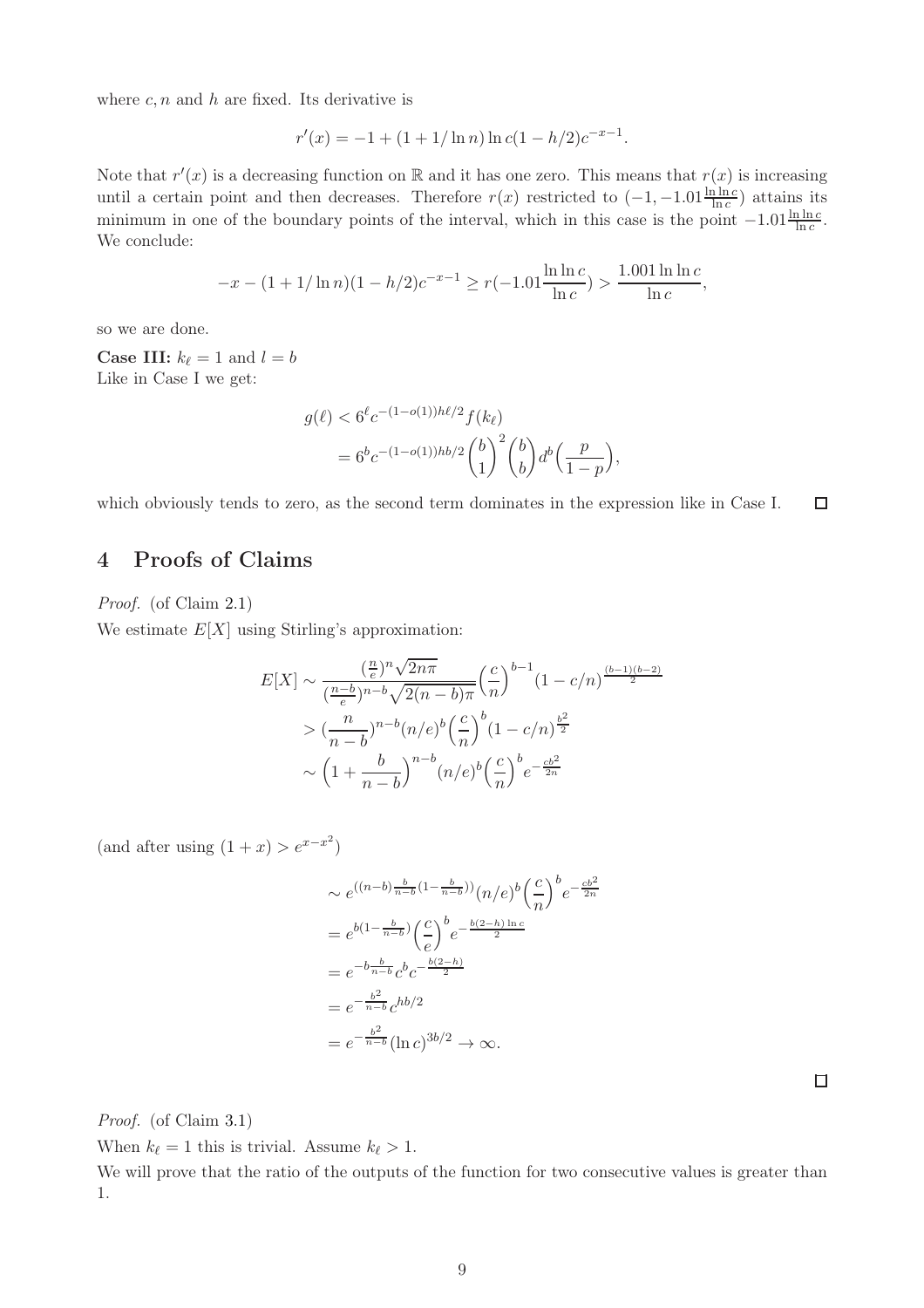$$
\frac{f(k+1)}{f(k)} = \frac{\left(\frac{b!}{(k+1)!(b-k-1)!}\right)^2 (k+1)! \frac{(k+\ell)!}{\ell!k!} d^{\ell} \left(\frac{p}{1-p}\right)^{k+1}}{\left(\frac{b!}{(k)!(b-k)!}\right)^2 (k)! \frac{(k+\ell-1)!}{\ell! (k-1)!} d^{\ell} \left(\frac{p}{1-p}\right)^k}
$$

$$
= \left(\frac{b-k}{k+1}\right)^2 (k+1) \frac{k+\ell}{k} \frac{p}{1-p}
$$

$$
\geq \frac{(b-k)^2}{k} \frac{c}{n}.
$$

Now let  $k = \varepsilon b$ . We get

$$
\frac{f(k+1)}{f(k)} \ge \frac{(1-\varepsilon)^2 b c}{\varepsilon n}
$$

$$
\ge \frac{(1-\varepsilon)^2 n \ln c c}{\varepsilon n}
$$

$$
= \frac{(1-\varepsilon)^2}{\varepsilon} \ln c.
$$

Suppose now that

$$
\frac{(1-\varepsilon)^2}{\varepsilon} \ln c \le 1
$$
  
\n
$$
\implies (1-\varepsilon)^2 \le \frac{1}{\ln c}
$$
  
\n
$$
\implies \varepsilon \ge 1 - \sqrt{\frac{1}{\ln c}}.
$$
\n(4.1)

We will show that this is not possible if we set  $c$  large enough in the beginning. To see this, we will look at our bound on  $k$ :

$$
k \le (b - \ell)d
$$
  
\n
$$
\implies k \le (b - k)d
$$
  
\n
$$
\implies k \frac{d+1}{d} \le b
$$
  
\n
$$
\implies k \le \frac{d}{d+1}b
$$
  
\n
$$
\implies \varepsilon \le \frac{d}{d+1}.
$$

From the two bounds for  $\varepsilon$  we get:

$$
1-\sqrt{\frac{1}{\ln c}}\leq \frac{d}{d+1}
$$

which is not true for c large enough. Therefore  $f$  is increasing and is therefore maximized in  $k_l$ .

Proof. (of Claim [3.2\)](#page-4-2)

We will use Stirling's approximation for factoriels:

$$
\frac{(n-b)_{b-\ell}}{(n)_{b}} = \frac{\frac{(n-b)!}{(n-2b+\ell)!}}{\frac{n!}{(n-b)!}} = \frac{(n-b)!^{2}}{n!(n-2b+\ell)!} \sim \frac{\left(\frac{n-b}{e}\right)^{2(n-b)}}{\left(\frac{n}{e}\right)^{n}\left(\frac{n-2b+\ell}{e}\right)^{n-2b+\ell}}
$$

$$
= e^{\ell} \left(\frac{n-b}{n}\right)^{n} \left(\frac{n-b}{n-2b+\ell}\right)^{n-2b} \left(\frac{1}{n-2b+\ell}\right)^{\ell}
$$

$$
< e^{\ell} \left(1-\frac{b}{n}\right)^{n} \left(\frac{n-b}{n-2b}\right)^{n-2b} \left(\frac{2}{n}\right)^{\ell}
$$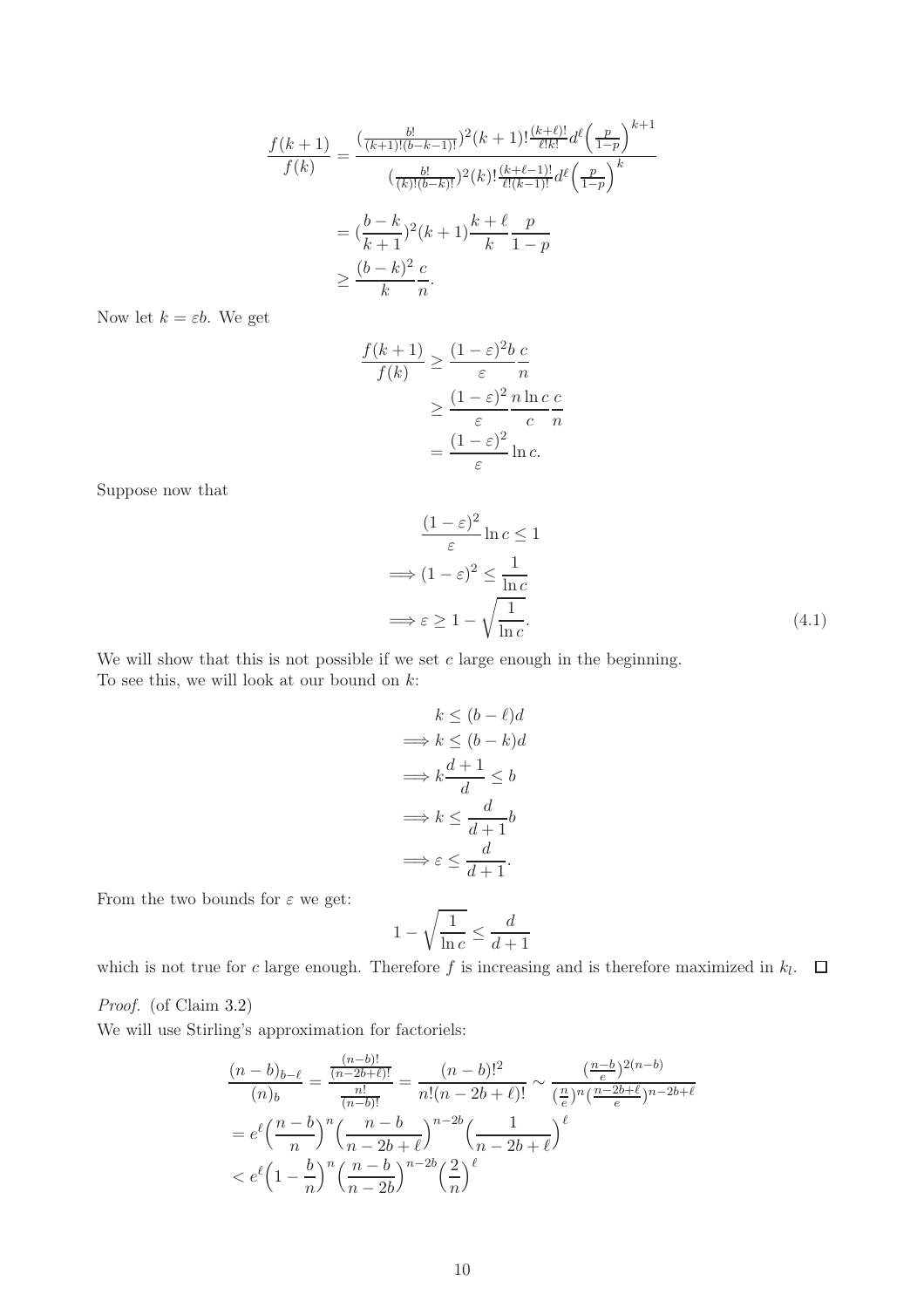(after regrouping some terms we get)

$$
= \left(\frac{2e}{n}\right)^{\ell} \left(1 - \frac{b}{n}\right)^{2b} \left(\left(1 - \frac{b}{n}\right) \frac{n - b}{n - 2b}\right)^{n - 2b}
$$
  

$$
< \left(\frac{2e}{n}\right)^{\ell} e^{-2b^2/n} \left(\frac{n - 2b + b^2/n}{n - 2b}\right)^{n - 2b}
$$
  

$$
= \left(\frac{2e}{n}\right)^{\ell} e^{-2b^2/n} \left(1 + \frac{b^2/n}{n - 2b}\right)^{n - 2b}
$$
  

$$
< \left(\frac{2e}{n}\right)^{\ell} e^{-2b^2/n} e^{b^2/n}
$$
  

$$
= \left(\frac{2e}{n}\right)^{\ell} e^{-b^2/n}
$$
  

$$
< \left(\frac{6}{n}\right)^{\ell} e^{-b^2/n}.
$$

With the last step we assure that the inequality from the statement always holds, for  $n$  large enough.  $\Box$ 

### 5 Concluding Remarks

We proved that  $G(n, p)$  with high probability contains any fixed induced tree of size  $b = (1$  $o(1)$ )2 log<sub>q</sub> $(np)$  and with constant maximum degree for  $n^{-1/2} \ln^{10/9} n \le p \le 0.99$ . The same question is still open for smaller p. Accordingly, we state the following conjecture.

Conjecture 1. Let  $\Delta \geq 2$  be an integer and  $p = p(n)$  a function such that  $\frac{C}{n} < p < 0.99$ where  $C = C(\Delta)$  is a sufficiently large constant depending only on  $\Delta$ . Let T be a tree with  $b = (1 - o(1))2 \log_q(np)$  vertices and maximum degree  $\Delta$ . Then with high probability  $G_{n,p}$  contains T as an induced subgraph.

In [\[4\]](#page-11-9) it is proven that for  $p > 2/n$  and for any tree T of size at least  $2 \log_q(c) + 3$ ,  $G_{n,p}$  does not contain T as an induced subgraph with probability  $1 - o(1)$ . Furthermore, if  $p \geq n^{-1/2}(\ln n)^2$ , they showed that the size of the largest induced path is concentrated in two values.

Question 1. Can we show similar concentration bounds for arbitrary trees of bounded degree for  $\frac{C}{n}$  <  $p$  < 0.99 ?

Theorem [1.4](#page-1-0) does not give the most precise  $b$  we can hope for. The power of the method is limited by the condition of Theorem [1.2](#page-0-0) that the tree must have bounded degree. Theorem [1.2](#page-0-0) probably still holds if instead having a constant maximum degree, we allow the degree to tend to infinity in terms of n. As a consequence of this, we could also strengthen Theorem [1.4.](#page-1-0)

Question 2. How do Theorem [1.2](#page-0-0) and Theorem [1.3](#page-1-1) change if we loosen the condition that the maximum degree of the tree is bounded?

As mentioned in the introduction, the existence of large induced matchings is a corollary of Theorem [1.4.](#page-1-0) It would be of particular interest to determine the minimal number of induced matchings which cover  $G_{n,p}$  with high probability:

**Question 3.** What is the minimal number of induced matchings needed to cover  $G_{n,p}$  with high probability?

## <span id="page-10-0"></span>References

[1] Lane Clark. The strong matching number of a random graph. Australasian Journal of Combinatorics, 24:47–58, 2001.